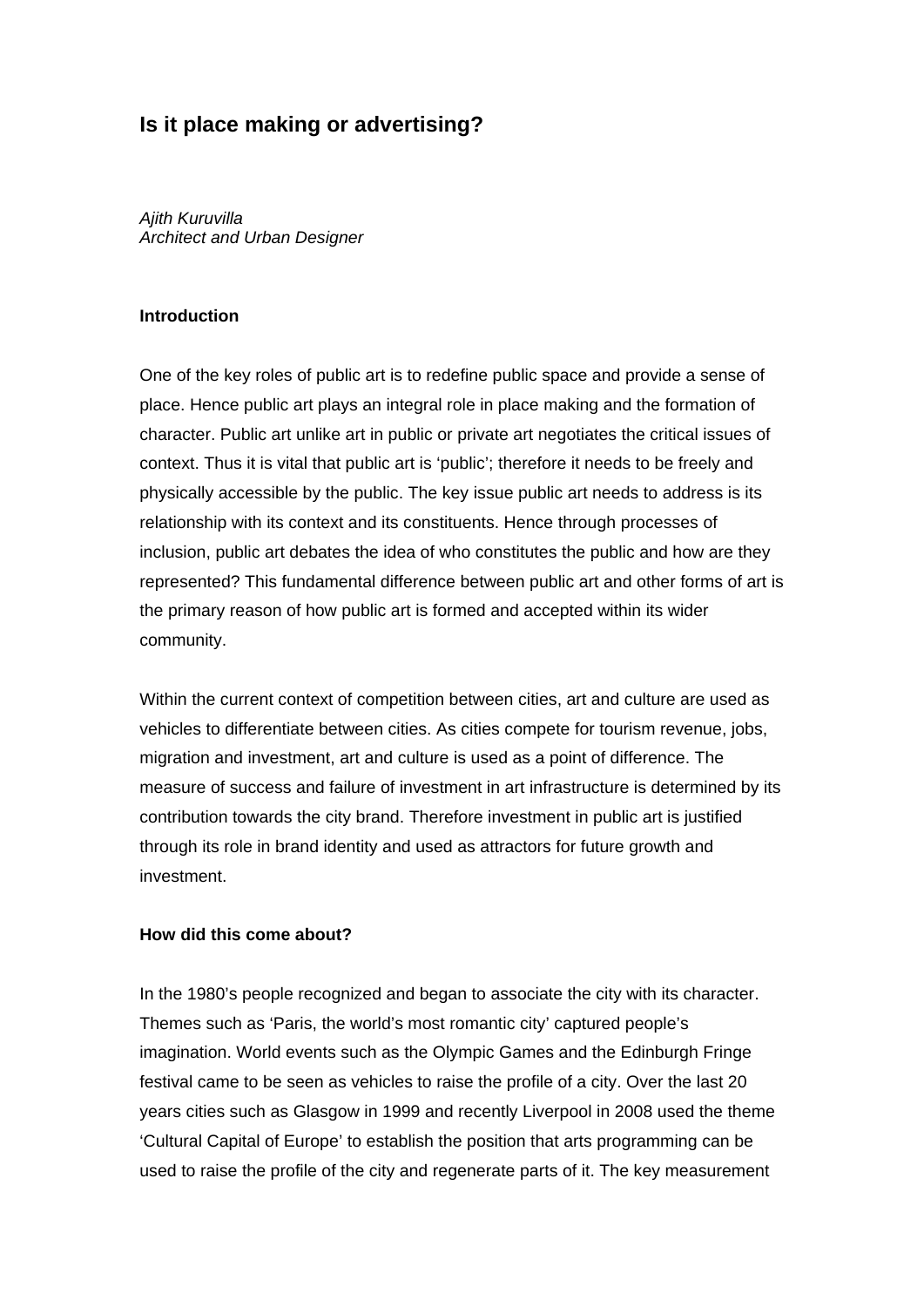for success of such forms of programming is through the attraction of future investment within the city. Thus cities such as Glasgow and Liverpool used art and culture as a point of difference to compete for investment within a national and global market.

The need to attract financial support, media attention and raise the tourist profile of the city is particularly relevant for post industrial cities or cities with large post industrial areas. Such cities have major shifts in employment from industrial and engineering based jobs to service and tourism based employment opportunities. These cities face ongoing issues with high unemployment rates, high rates of antisocial activity, low rates of tourism, significant drops in land values etc. Within the current political climate cities increasingly are competing for job and urban growth. "*Modern public policy attains to social inclusion can be achieved though the third wave through investment.*"(Giddens, 1998, p76) Thus investment and urban growth are seen as a necessary vehicle to allow opportunities to participate in a prosperous economy and remedy some of the larger social issues faced by cities.

This is particularly relevant with Bilbao and Newcastle upon Tyne where public art in particular flagship design occupied a central position in regenerating the post industrial city. The result is public art takes the position of the "*Guggenheim effect where the symbolic nature of iconic objects generates urban tourism".* (Plazza, 2000, p264) In the aftermath of Bilbao and Newcastle upon Tyne, regeneration through symbolic and flagship architecture has become a successful model to be replicated. Thus the need for flagship or iconic developments has set a precedence with its primary purpose to attract further capital investment. As a result, policy makers often emphasize the most spectacular aspects at the expense of the more innovative and locally representative forms of public art. Within such a strategy, monumental cultural gestures raise the city profile, however also limit the role public arts have in engaging with its context and constituents.

#### **Character or is it brand**

When creating and locating public art projects policy makers use the term character and sense of place. "*Public art is art which has as its goal a desire to engage with its audiences and to create spaces … within which people can identify themselves, creating a renewed reflection on community, on the uses of public spaces or on our behavior within them."* (Sharp, Pollock, Paddison, 2005, p 1003-4)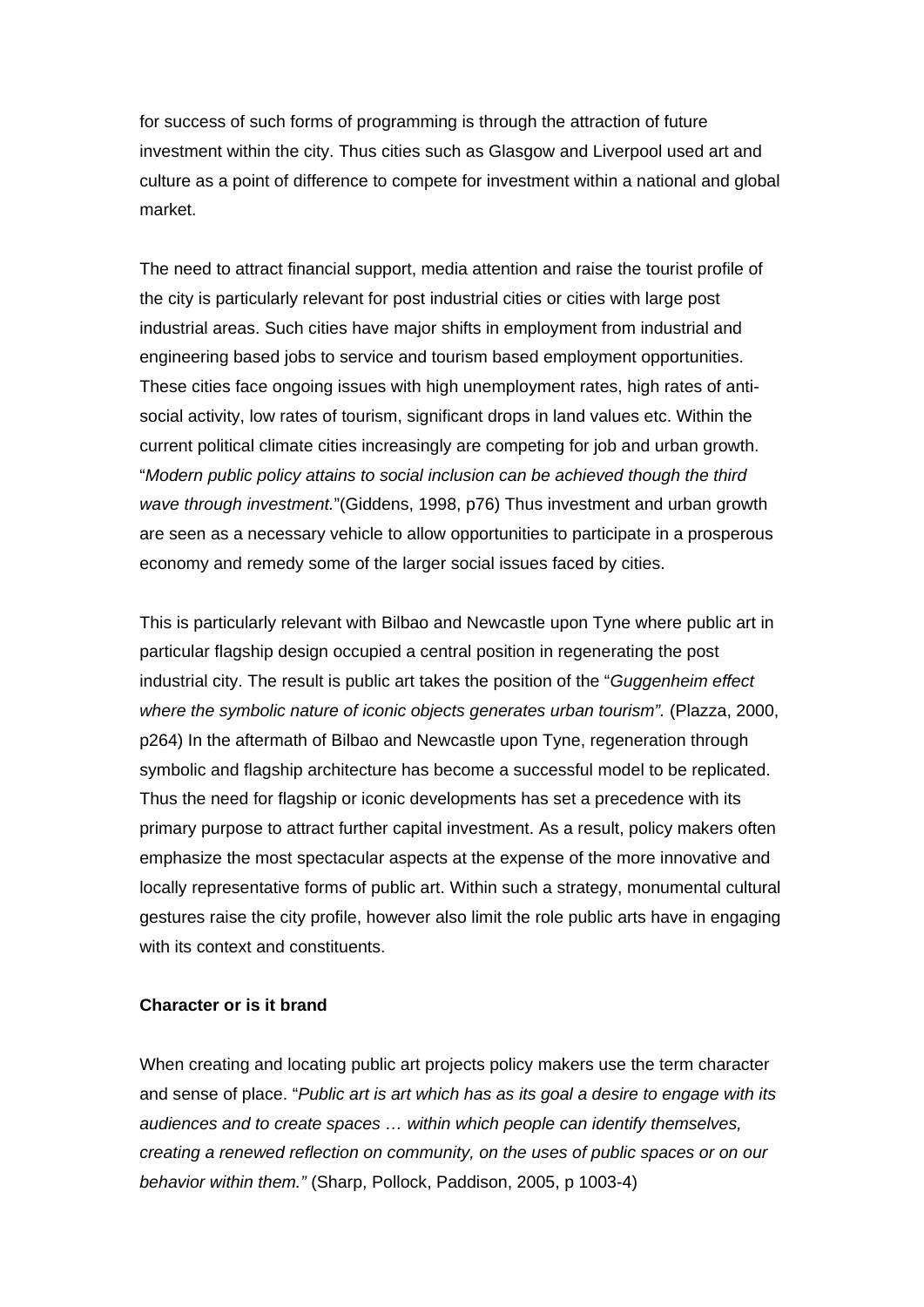Cities are often made up of several key characteristics; hence, the need to have a clear character strategy. Through the use of public art projects, artists and policy makers aim to address character issues of local distinctiveness and local ownership of public space, however by investment in flagship art projects the brand of the city is enhanced. Flagship art projects do not add to character, but rather they contribute towards attracting investment, boosting cultural tourism, enhancing land values and creating employment. Public art is the physical manifestation and part of a process in the branding and marketing the city. As identified earlier within a global market brand managers are required to provide image-based differences to distinguish competing cities. Thus the purpose of marketing the city is to create strategies to promote or sell parts of the city for living, consuming and productive activities. "*The incorporation of major public art projects into regeneration schemes has become a key factor in rebranding a city's image, especially in post industrial towns – in the UK, … culture including public art has been vaunted as a force in changing a cities fortunes …. The power that public art can yield as a tool in changing the perception of the post industrial to the cultural city…. May of the artworks are concentrated in areas of social deprivation and this highlights how public art has been used as a tool to reastheticise areas within a city as well as the city at large*." (Sharp J, Pollock V, Paddison R p1012-13)

*"If we start with the notion that the aim of marketing is to create the strategy for selling, then satisfying a customer requires the production of a good or the delivery of a service to be of high quality at an affordable price and readily available."* (Smyth, 1994, p63) This is where public art plays a key role in the delivery of a marketing strategy for the city. Public art is stage one of product delivery. Public art projects physically transcend the marketing strategies of an area or the entire city. Hence they promote parts of the city for activities based around economic participation. Without flagship art projects the market strategy for a city cannot be sold to the public. Flagship art project provide a visible product that can be sold to a customer who will provide future investment through tourism or employment. Hence flagship art projects aim to create an exchange by linking demand to supply. Where post industrial cities such as Bilbao and Newcastle upon Tyne are concerned the two key flagship developments have enhanced the perception of the city. 'The Guggenheim Museum' and 'The Angel of the North' have provided visible attractors for the city. In both instances the city has been marketed for service orientated activities where the flagship development has changed the perception of the city.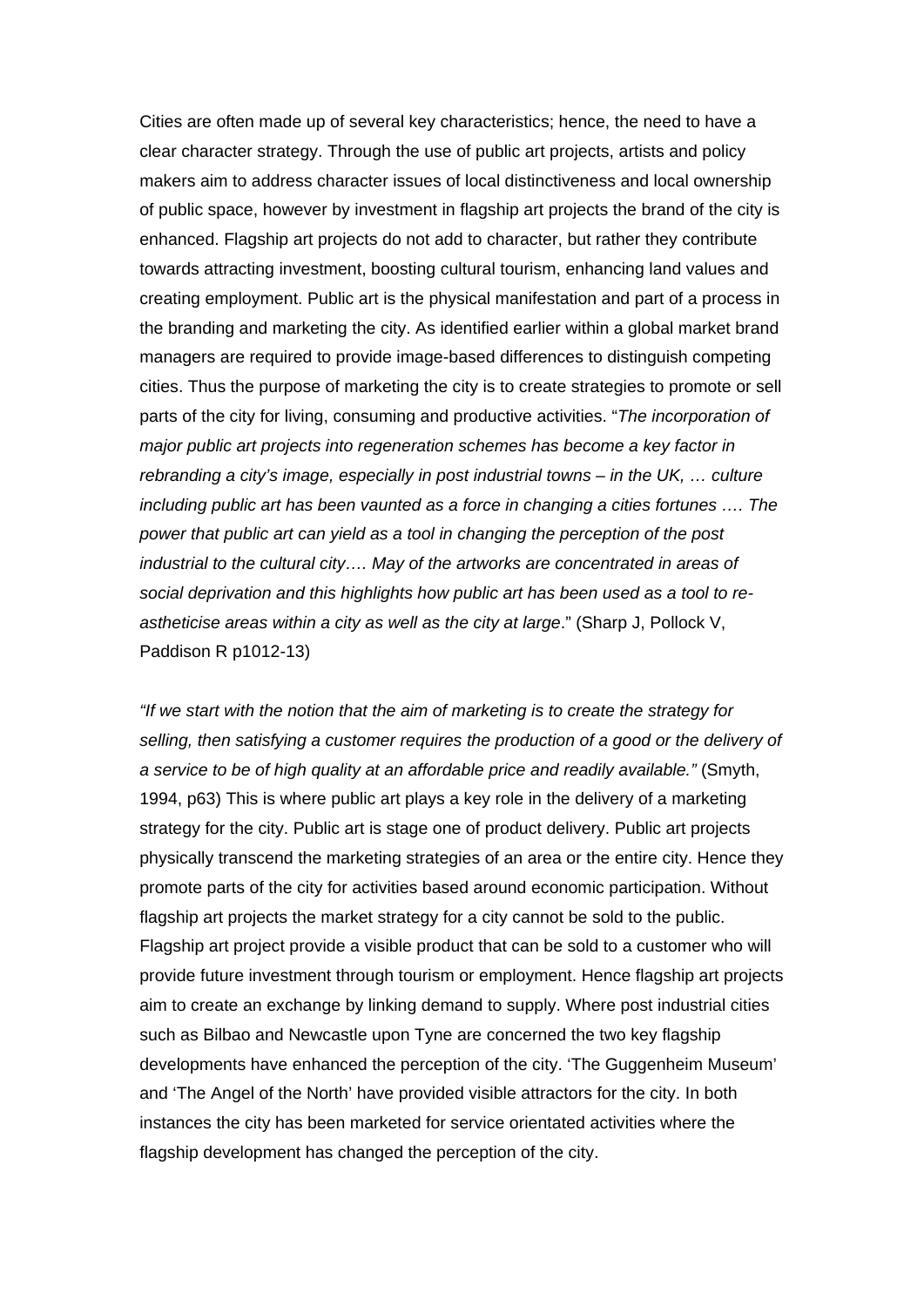#### **Flagship development**

In the aftermath of both Bilbao and Newcastle upon Tyne flagship developments established a new economic model for regeneration. Due to their high profile nature flagship developments play an influential and catalytic role in urban regeneration. Flagship developments have became an important commercial vehicle of public policy to encourage private sector initiatives as part of a larger wave of property led regeneration. "*The emphasis of marketing in management has begun to influence the way in which the city is portrayed and considered. The flagship development has been part of such thinking and more importantly has become a vehicle for the development and testing of marketing strategies for an area and for a project*." (Smyth, 1994, p19)

*"Flagship developments are:* 

- *'A development on its own rights*
- *A marketing tool for an area or city*
- *A point for further investment*
- *Seen as an important expression of the cities culture* "(Smyth, 1994, p21)

Bianchini, Dawson and Evans point out that investment into flagship developments can be justified due to their multi-dimensional nature and its potential for future investment. The implied message of flagship developments is - this is the place for others to invest or spend. The flagship development is acting as a large advertising sign. Investment in flagship developments has with it the primary purpose of drawing attention to other developments in order to stimulate further investment. This allows for an improved perception of the city and generating confidence internally. Thus the image of city and the role of the image to be seen as competitive in securing investment towards development are critical.

Sharp, Pollock, Paddison highlight that socio-economic inequalities make capital investment less attractive and undermine their ability to maintain any form of competitiveness. The use of flagship development to re-astheticise urban environments can create waves of investment leading to changes in population and increased real estate values. The much discussed example of Anthony Gormley's 'Angel of the North' highlights the importance of the skyline as an attempt to refashion the image of the city as a whole. This is where flagship artworks and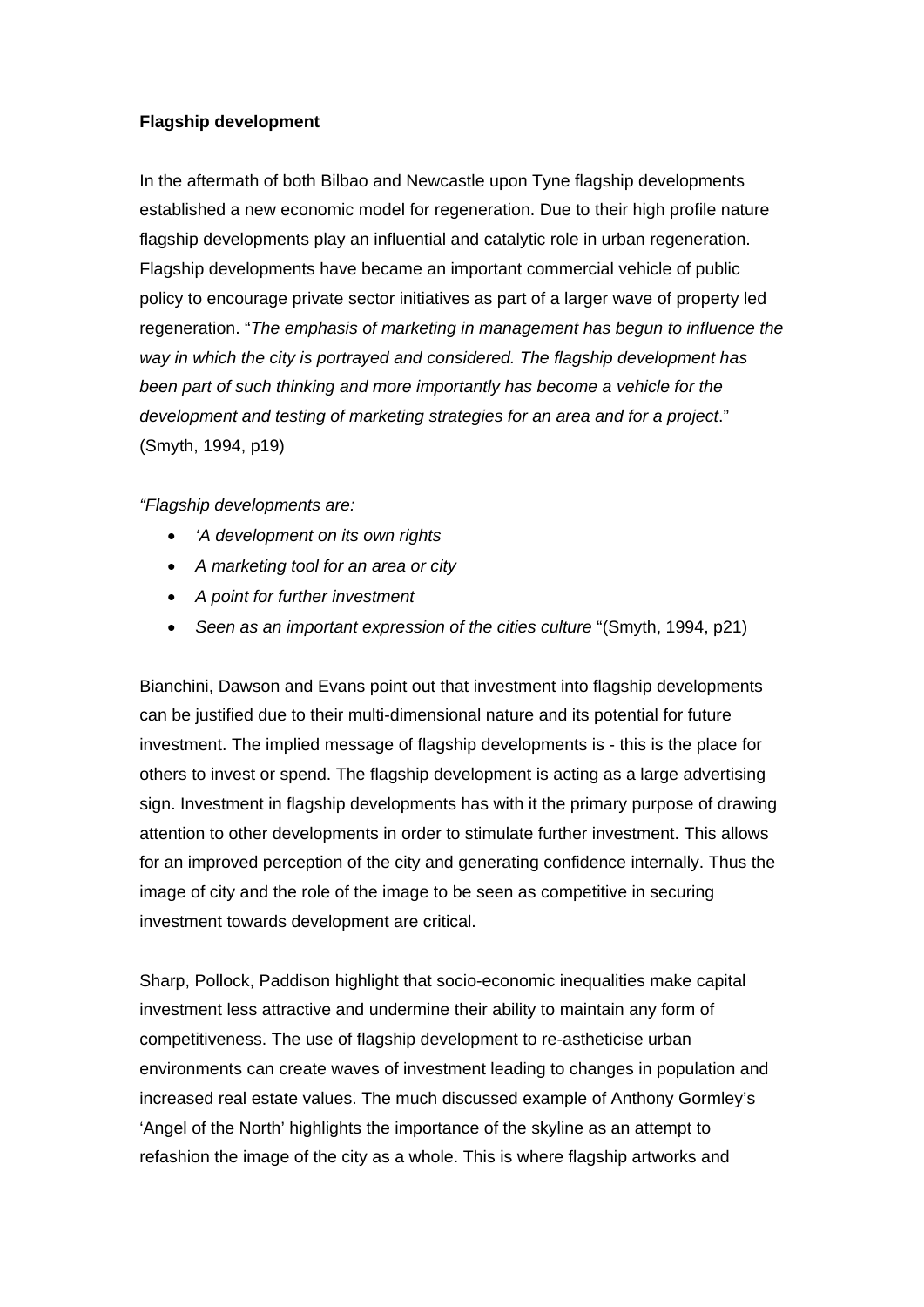culture come together as "*they are clearly intended to enhance the image of the city, repackaging it as a commodity for consumption in the post-industrial age.*" (Urry, 2001, p3) It is through the implementation of flagship developments that this vision for the city is physically manifested. "*The flagship is part of the selling of an area and marketing the city*." (Smyth, 1994, p4) The flagship development plays a significant role in the development of the marketing strategy of the development. It also sets the social, economic and political conditions of the development. The flagship development is the first stage of product delivery. It sets the parameters for the project and implements the marketing approach. Hence the marketing process dictates the vision for the development and is manifested through the flagship development.

#### Public art and advertising

There have been a number of cities over the last 10 years that have sought to transform their post industrial areas in the hope of providing new forms of employment, standards of living and economic growth. Such is the case of the Melbourne Docklands; once a centre for industrial employment and vital lifeblood of Melbourne, activity has slowly disappeared taking with it employment and economic activity. Following the key of several urban cities throughout the world, Melbourne undertook the task of regenerating a post industrial area into modern urban hub with mixed uses including employment, leisure, housing and pleasure. This transformation was undertaken under the context of an economic boom with public art and modern public realm providing the character for the public living and working within the Docklands. Two of the key projects used to brand and market the docklands were *Eagle* by Bruce Armstrong and *Cow Up A tree* by John Kelly. They were commissioned in 1998 and 1999, three years before the first inhabitants moved into the docklands. Neither project has any direct relationship to the context or the inhabitants; *Eagle* has a limited relationship to the aboriginal character it has come to represent while *Cow up a tree* wasn't originally commissioned for the docklands. Thus the only conclusion for the commissioning of both projects is for the purpose of enhancing the image of the docklands and Melbourne. As the competitive pressures between cities push them to prioritize image and investment over civic and local claims on public realm, art is produced under the constraints of a corporate environment integrated into a publicity and marketing machine. Thus Habermas the German philosopher's conception of the public sphere as an ethical space of rational debate and encounter has been superseded by corporate encroachment and control.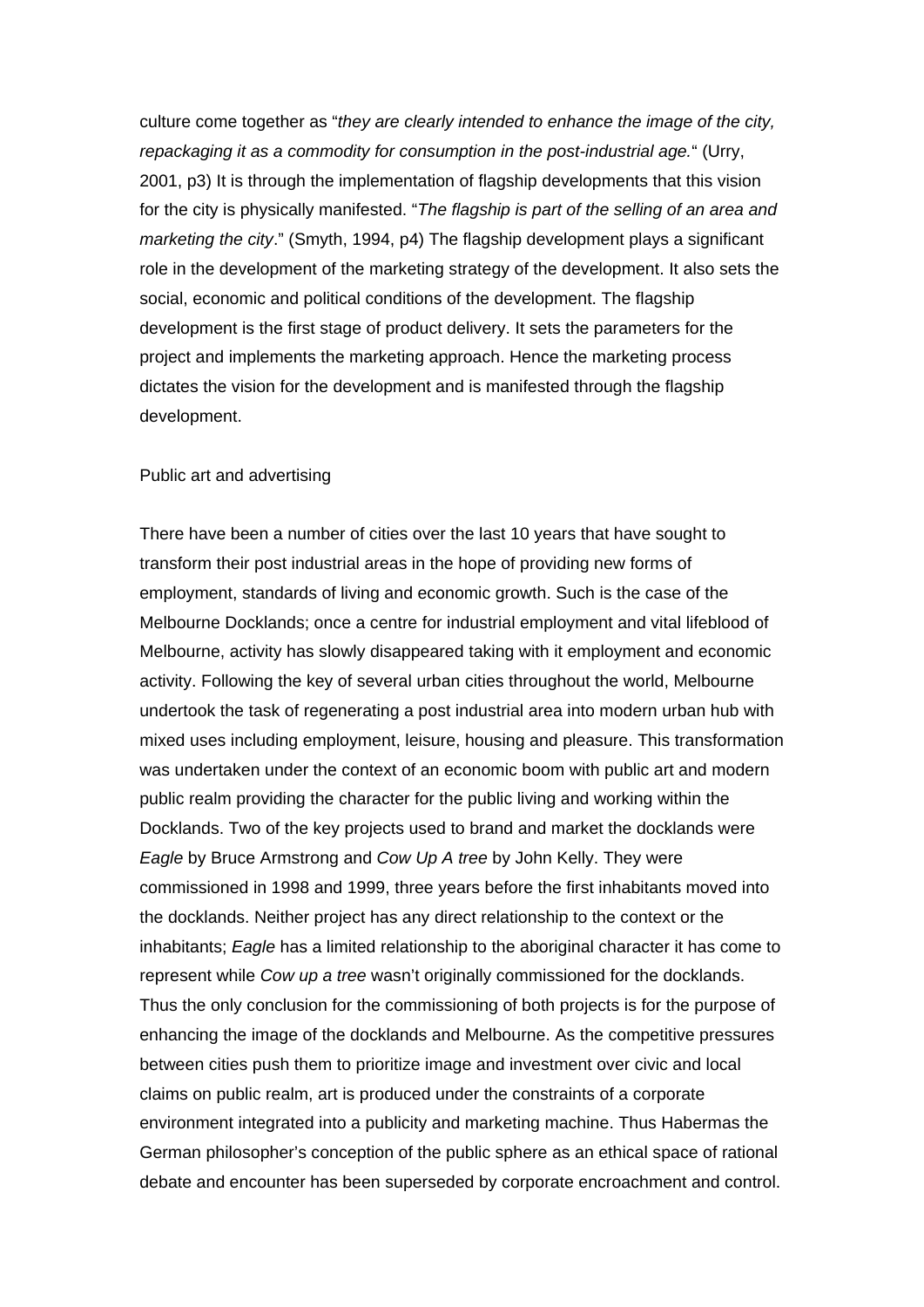The success and failure of regeneration schemes is dependent on creating an appropriate market position which neither denies existing activities nor rules out any future activity. Thus the introduction of the 'attitude' brands where a product is sold on lifestyle marketing and associated social attitudes is fundamental. They key here is not to build the marketing process around products rather to build the process round 'reputations and culture' which would add value to the brands. "*If brands are not products but ideas, attitudes, value and experiences, why can't they be culture too?"* (Klein, 1996, p30) Hence, products are not just accepted as advertising, but rather they are seen as art and part of the cultural arena. The journey of integration between ad and art, brand and culture has resulted in the formula "*take a cool artist, associate that mystique with your brand and hope it wears off.*" (Klein, 1996, P44)

The use of public art in the urban regeneration experience builds on the need for culture to be employed as a part of the process for revival. Within the current process for regeneration the relationship between advertiser and artist has become symbiotic with the artist providing the cultural identity to enhance the brand. The re-imaging of cites has been around a new skyline with the object of making the city more competitive through public art projects that provide the distinctive and cultural qualities. Public art provides a physical manifestation or a physical product that transcends the market position being sought. This relationship between culture and urban growth fundamentaly questions the role of public art. Art is devalued because in the investors mind, the key is symbolism. The artwork exists to promote. "*It is not Art for Art's Sake as much as Art for Ad's Sake. In the public's eye, art is yanked from its own separate and theoretical autonomous domain and squarely placed in the commercial. Every time the commercial intrudes on the cultural, the integrity of the public sphere is weakened because of the obvious encroachment of corporate promotions."* (Mathew McAllister p177) Sponsorship investment elevates the corporate and simultaneously devalues what it sponsors.

#### **Conclusion**

The current process of marketing and creating an identity for the city is built around the value and reputation presented by culture and public art. This process is particularly relevant for cities with significant post industrial areas. The execution of public art projects under this framework, fundamentally questions the role of public art and its relationship with its context and its constituents. The cities need for a clear